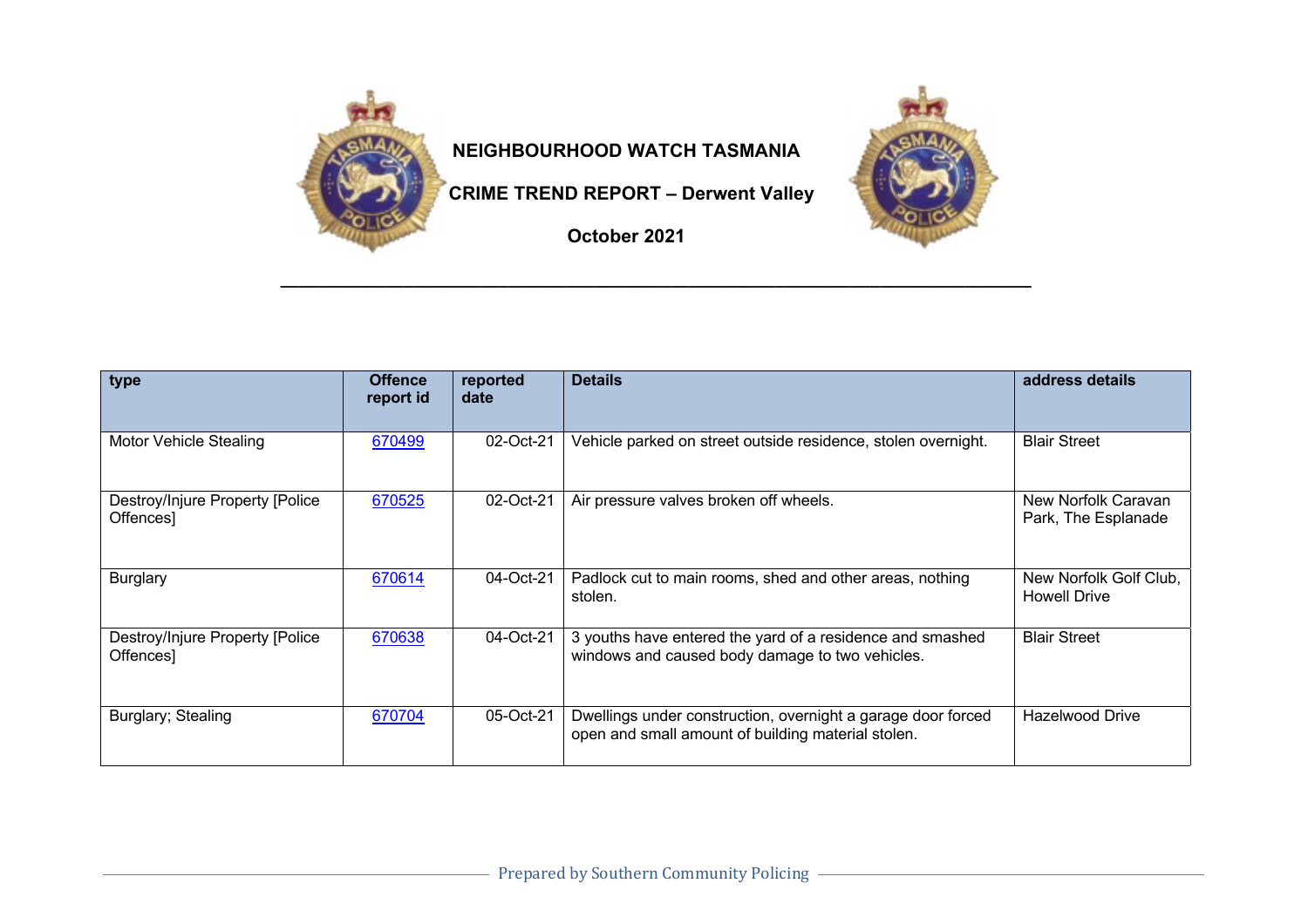| Unlawfully Set Fire To Property<br>[Poa]     | 670810 | 06-Oct-21 | Property in an internal driveway on a suburban block,<br>offenders have entered property and set 2 motorcycles alight,<br>which spread to a nearby vehicle.                                        | Glenora Road                       |
|----------------------------------------------|--------|-----------|----------------------------------------------------------------------------------------------------------------------------------------------------------------------------------------------------|------------------------------------|
| Burglary; Stealing; Trespass                 | 670820 | 07-Oct-21 | Offenders entered rear yard of business, gained entry to a<br>truck and stolen 2 kayaks off the tray of truck.                                                                                     | THE AVENUE                         |
| Destroy/Injure Property [Police<br>Offences] | 670899 | 08-Oct-21 | 2 offenders observed in the driveway then ran off. Tyre slashed<br>on vehicle.                                                                                                                     | <b>HENRY CRESCENT</b>              |
| Stealing                                     | 670927 | 08-Oct-21 | Vehicle parked in front yard of residence. Brusher cutter left in<br>tray and stolen overnight.                                                                                                    | Cox Avenue                         |
| Aggravated Burglary; Stealing                | 671070 | 11-Oct-21 | Dwelling currently under construction and at "lock up" stage.<br>Glass sliding door forced. Oven, rangehood and dishwasher<br>stolen.                                                              | Glebe Road                         |
| Destroy/Injure Property [Police<br>Offences] | 671203 | 12-Oct-21 | 2 males observed to enter property and have thrown rocks and<br>smashed at window before leaving.                                                                                                  | Lower Road                         |
| Unlawfully Set Fire To Property<br>[Poa]     | 671277 | 15-Oct-21 | Vehicle parked on street outside residence. Appears to have<br>been moved slightly then set alight.                                                                                                | <b>KENSINGTON</b><br><b>STREET</b> |
| Destroy/Injure Property [Police<br>Offences] | 671365 | 16-Oct-21 | Dwelling currently under construction and at "lock up" stage.<br>Piece of timber thrown through a window overnight.                                                                                | <b>Andrews Street</b>              |
| <b>Motor Vehicle Stealing</b>                | 671730 | 22-Oct-21 | Vehicle left on the side of the Lyell Highway in the vicinity of<br>"Welcome to New Norfolk" sign and boat ramp due to a flat<br>tyre. Left there for a day and a half, stolen during this period. | Lyell Highway                      |